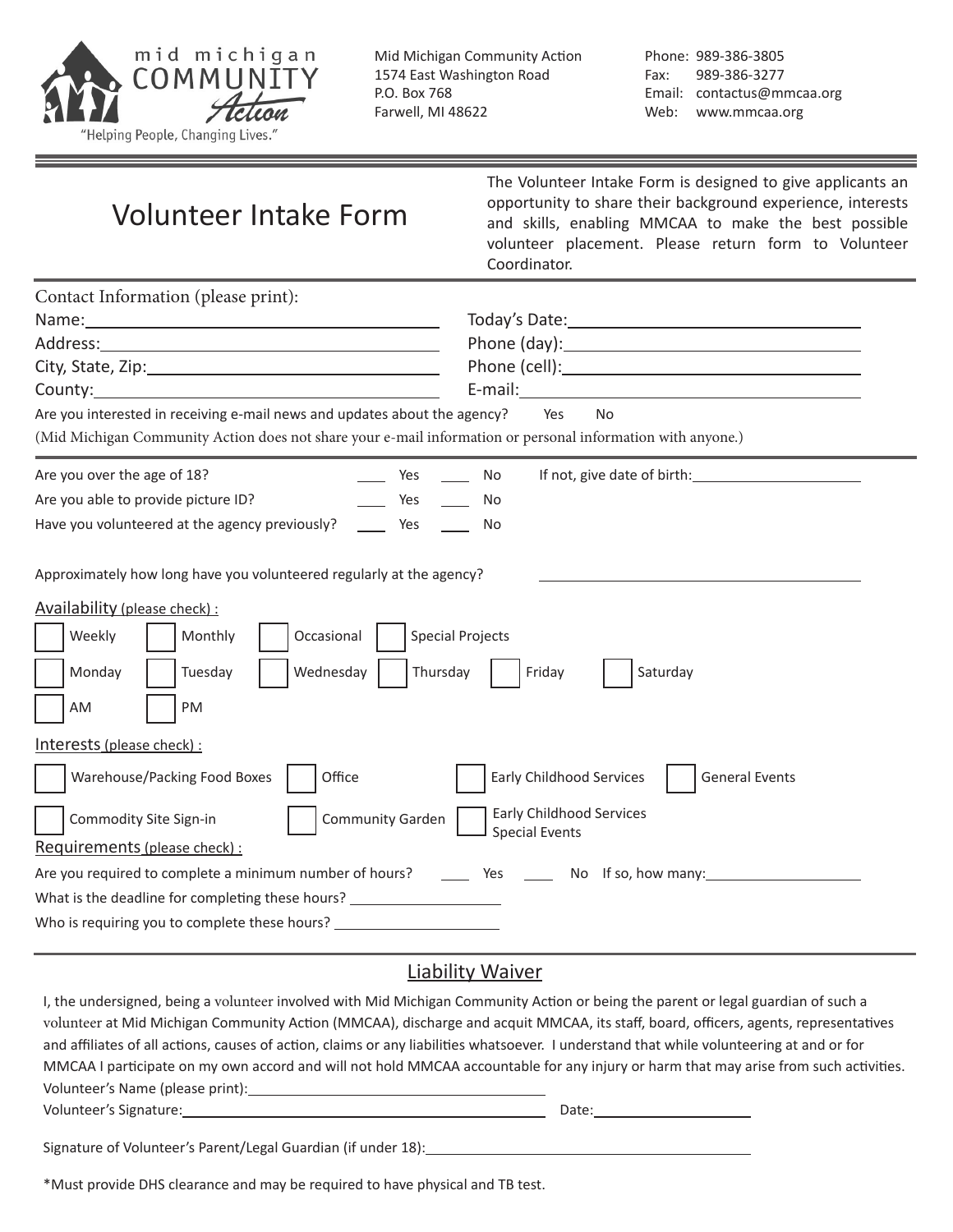

Phone: 989-386-3805 Fax: 989-386-3277 Email: contactus@mmcaa.org Web: www.mmcaa.org

# **CONSENT FORM Conviction / Criminal History Clearance**

As a prospective employee/volunteer of Mid Michigan Community Action Agency, Inc., I understand that it is the agency's policy to secure CONVICTION / CRIMINAL HISTORY clearance information as a part of their pre-employment screening process, using the information provided below. I also understand that it is my responsibility to return the completed information to my employer when received from the authorizing agency.

|                                                                                | Name: Last                            | First | Middle |                  |
|--------------------------------------------------------------------------------|---------------------------------------|-------|--------|------------------|
|                                                                                | Address: <u>City Street City City</u> | City  | State  | $\overline{Zip}$ |
|                                                                                |                                       |       |        |                  |
|                                                                                |                                       |       |        |                  |
|                                                                                |                                       |       |        |                  |
|                                                                                |                                       |       |        |                  |
|                                                                                |                                       |       |        |                  |
|                                                                                |                                       |       |        |                  |
| List all states you have resided in for the past 10 years, excluding Michigan. |                                       |       |        |                  |
|                                                                                |                                       |       |        |                  |

I understand that the above information is required by the Central Records Division of the Family Independence Agency/Protective Services Unit, Lansing, Michigan.

I authorize Mid Michigan Community Action Agency, Inc. to utilize the above information for the sole purpose of obtaining a CONVICTION/CRIMINAL HISTORY file search now and on an annual basis if I become an MMCAA employee or volunteer.

Signature of Employee/Volunteer Date

 $\overline{a}$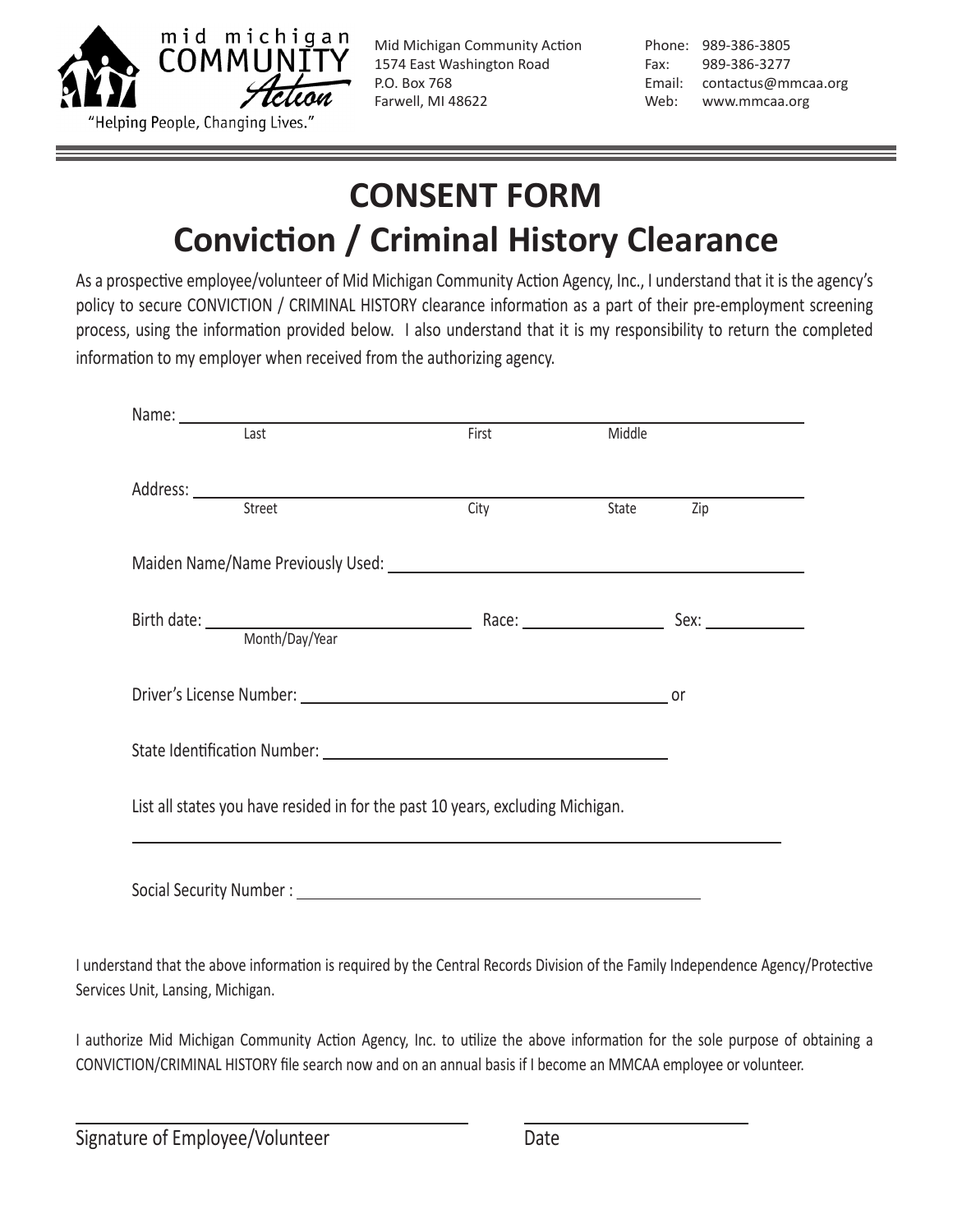

Phone: 989-386-3805 Fax: 989-386-3277 Email: contactus@mmcaa.org Web: www.mmcaa.org

### **Drug Free Workplace Certification**

**MMCAA will maintain a drug-free workplace as required by the regulations implementing the Drug-Free Workplace Action of 1988, 34, CFR Part 85, Subpart F.**

**AS A CONDITION OF EMPLOYMENT OR SERVICE, ALL EMPLOYEES/VOLUNTEERS OF MID MICHIGAN COMMUNITY ACTION AGENCY MUST** agree to participate in the agency's drug-free awareness program, and agree to abide by the agency's drug-free workplace regulations which are described below:

- 1. The unlawful manufacture, distribution, dispensing, possession or use of a controlled substance is prohibited in any Mid Michigan Community Action Agency, Inc. workplace or while performing work for the agency at any location.
- 2. Any employee/volunteer who receives any criminal statue conviction for a violation occurring in the workplace, or while performing work for the agency at any location, must notify Mid Michigan CAA no later than five days after such conviction.
- 3. Within in 30 days of receiving notice of such conviction, the following actions will be taken against employee/ volunteers for violation such prohibition:
	- a. Appropriate personnel action will be taken against such an employee/volunteer, up to and including termination; **or**
	- b. Such employee/volunteer will be required to participate satisfactorily in a drug abuse assistance or rehabilitation program approved for such purposes by a Federal, State, or local health, law enforcement, or other appropriate agency.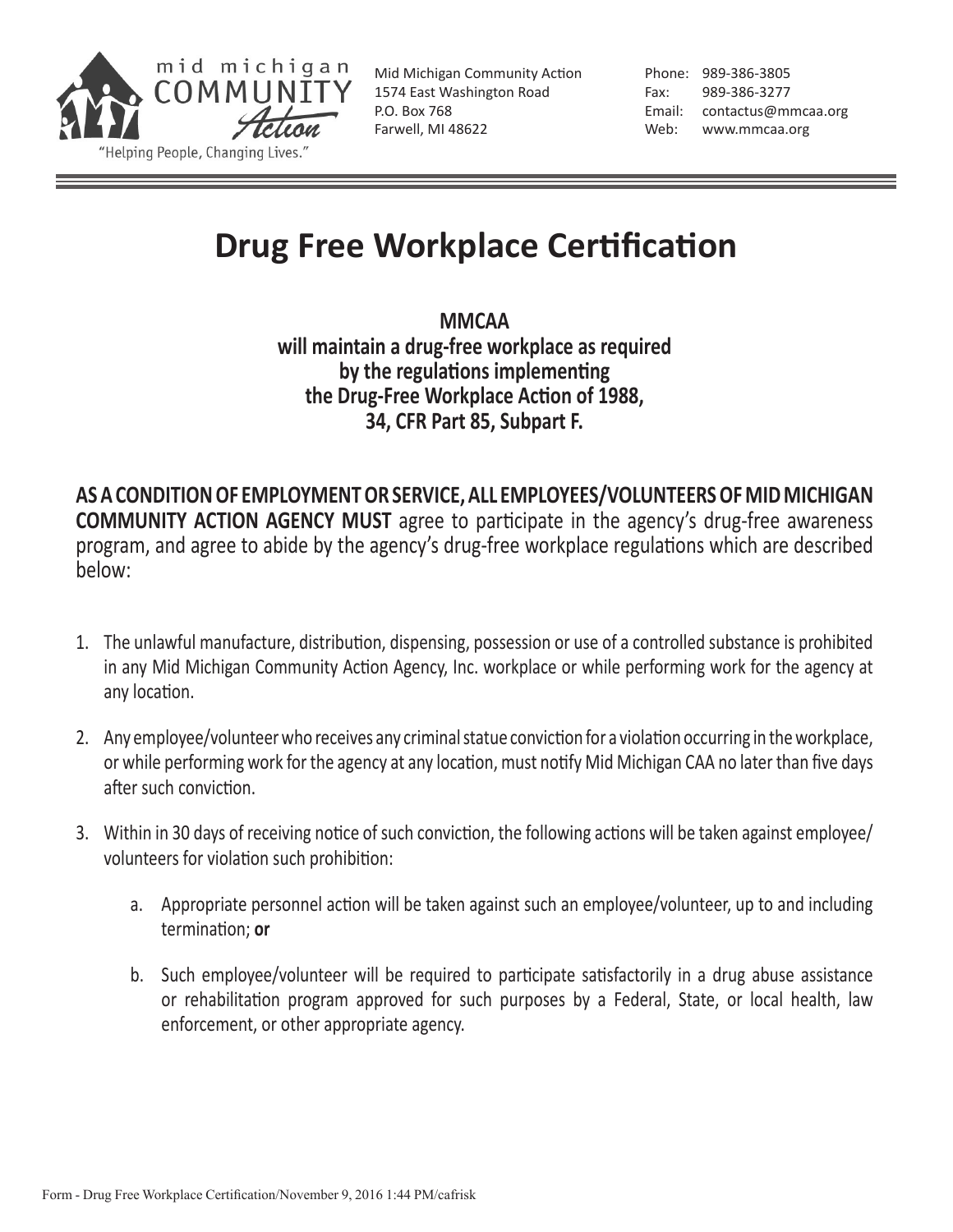

Phone: 989-386-3805 Fax: 989-386-3277 Email: contactus@mmcaa.org Web: www.mmcaa.org

### **Emergency Contact Sheet**

| Name:           | Doctor:           |
|-----------------|-------------------|
| Address:        | Doctor Phone: (   |
| City/State/Zip: | Hospital:         |
| Home Phone: (   | Hospital Phone: ( |

| <b>EMERGENCY NUMBERS:</b><br>(Please provide at least two) |                                   |  |
|------------------------------------------------------------|-----------------------------------|--|
| Name:                                                      | Name:                             |  |
| Relationship:                                              | Relationship:                     |  |
| Address:                                                   | Address:                          |  |
| City/State/Zip:                                            | City/State/Zip:                   |  |
| Home Phone: (<br>$\left( \right)$                          | Home Phone: (<br>$\left( \right)$ |  |
| Work Phone: (                                              | Work Phone: (                     |  |
| Name:                                                      | Name:                             |  |
| Relationship:                                              | Relationship:                     |  |
| Address:                                                   | Address:                          |  |
| City/State/Zip:                                            | City/State/Zip:                   |  |
| Home Phone: (<br>$\overline{)}$                            | Home Phone: (<br>$\overline{)}$   |  |
| Work Phone: (                                              | Work Phone: (                     |  |
| Allergies:                                                 | <b>Health Restrictions:</b>       |  |
|                                                            |                                   |  |
| Signature:                                                 | Date:                             |  |